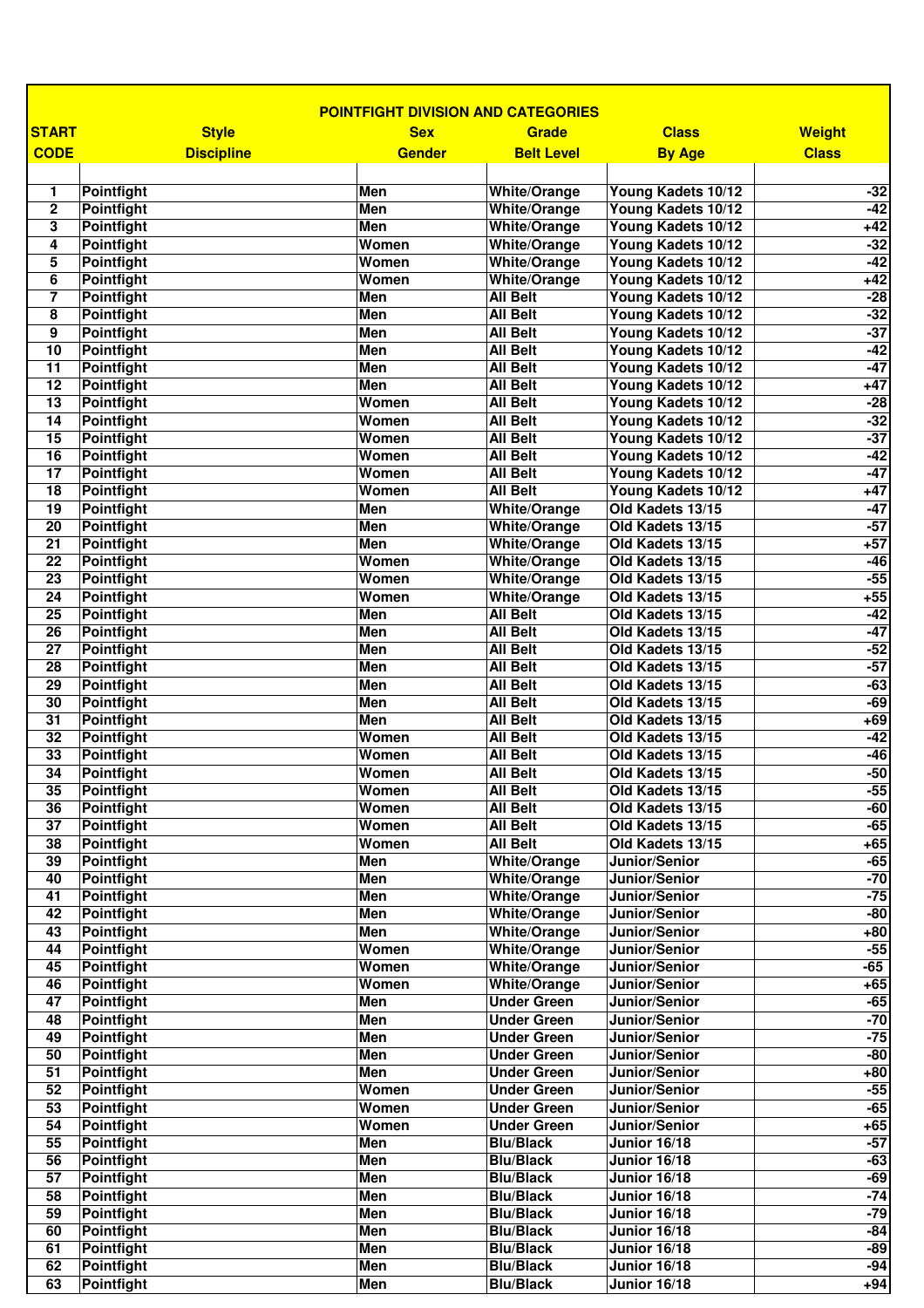| 64 | <b>Pointfight</b> | Women                               | <b>Blu/Black</b> | <b>Junior 16/18</b> | $-50$             |
|----|-------------------|-------------------------------------|------------------|---------------------|-------------------|
| 65 | <b>Pointfight</b> | Women                               | <b>Blu/Black</b> | Junior 16/18        | $-55$             |
| 66 | Pointfight        | Women                               | <b>Blu/Black</b> | Junior 16/18        | $-60$             |
| 67 | <b>Pointfight</b> | Women                               | <b>Blu/Black</b> | Junior 16/18        | $-65$             |
| 68 | <b>Pointfight</b> | Women                               | <b>Blu/Black</b> | <b>Junior 16/18</b> | $-70$             |
| 69 | Pointfight        | Women                               | <b>Blu/Black</b> | <b>Junior 16/18</b> | $+70$             |
| 70 | <b>Pointfight</b> | <b>Men</b>                          | <b>Blu/Black</b> | Senior 19/40        | $-57$             |
| 71 | Pointfight        | <b>Men</b>                          | <b>Blu/Black</b> | <b>Senior 19/40</b> | $-63$             |
| 72 | <b>Pointfight</b> | <b>Men</b>                          | <b>Blu/Black</b> | <b>Senior 19/40</b> | $-69$             |
| 73 | <b>Pointfight</b> | Men                                 | <b>Blu/Black</b> | <b>Senior 19/40</b> | -74               |
| 74 | <b>Pointfight</b> | <b>Men</b>                          | <b>Blu/Black</b> | Senior 19/40        | $-79$             |
| 75 | <b>Pointfight</b> | Men                                 | <b>Blu/Black</b> | <b>Senior 19/40</b> | $-84$             |
| 76 | <b>Pointfight</b> | <b>Men</b>                          | <b>Blu/Black</b> | <b>Senior 19/40</b> | $-89$             |
| 77 | <b>Pointfight</b> | <b>Men</b>                          | <b>Blu/Black</b> | <b>Senior 19/40</b> | $-94$             |
| 78 | <b>Pointfight</b> | Men                                 | <b>Blu/Black</b> | Senior 19/40        | $+94$             |
| 79 | Pointfight        | Women                               | <b>Blu/Black</b> | <b>Senior 19/40</b> | $-50$             |
| 80 | <b>Pointfight</b> | Women                               | <b>Blu/Black</b> | <b>Senior 19/40</b> | $-55$             |
| 81 | <b>Pointfight</b> | Women                               | <b>Blu/Black</b> | <b>Senior 19/40</b> | $-60$             |
| 82 | Pointfight        | Women                               | <b>Blu/Black</b> | <b>Senior 19/40</b> | $-65$             |
| 83 | <b>Pointfight</b> | Women                               | <b>Blu/Black</b> | <b>Senior 19/40</b> | $-70$             |
| 84 | <b>Pointfight</b> | Women                               | <b>Blu/Black</b> | <b>Senior 19/40</b> | $+70$             |
| 85 | Pointfight        | Men                                 | <b>All Belt</b>  | <b>VETERAN 40+</b>  | $-69$             |
| 86 | Pointfight        | <b>Men</b>                          | <b>All Belt</b>  | <b>VETERAN 40+</b>  | $-79$             |
| 87 | Pointfight        | <b>Men</b>                          | <b>All Belt</b>  | <b>VETERAN 40+</b>  | $+79$             |
| 88 | Pointfight        | <b>Men</b>                          | Granchampion     | Junior/Senior       | Open              |
| 89 | <b>Pointfight</b> | Women                               | Granchampion     | Junior/Senior       | Open              |
| 90 | <b>Pointfight</b> | <b>Team competition Under Green</b> |                  | Junior/Senior       | 3 men and 1 woman |
| 91 | <b>Pointfight</b> | <b>Team competition</b>             | <b>All Belt</b>  | Young Kadets 10/12  | 3 boys and 1 girl |
| 92 | Pointfight        | Team competition   All Belt         |                  | Old Kadets 13/15    | 3 boys and 1 girl |
| 93 | Pointfight        | Team competition   All Belt         |                  | <b>Junior 16/18</b> | 3 boys and 1 girl |
| 94 | <b>Pointfight</b> | Team competition   All Belt         |                  | <b>Adults 16/40</b> | 3 men and 1 woman |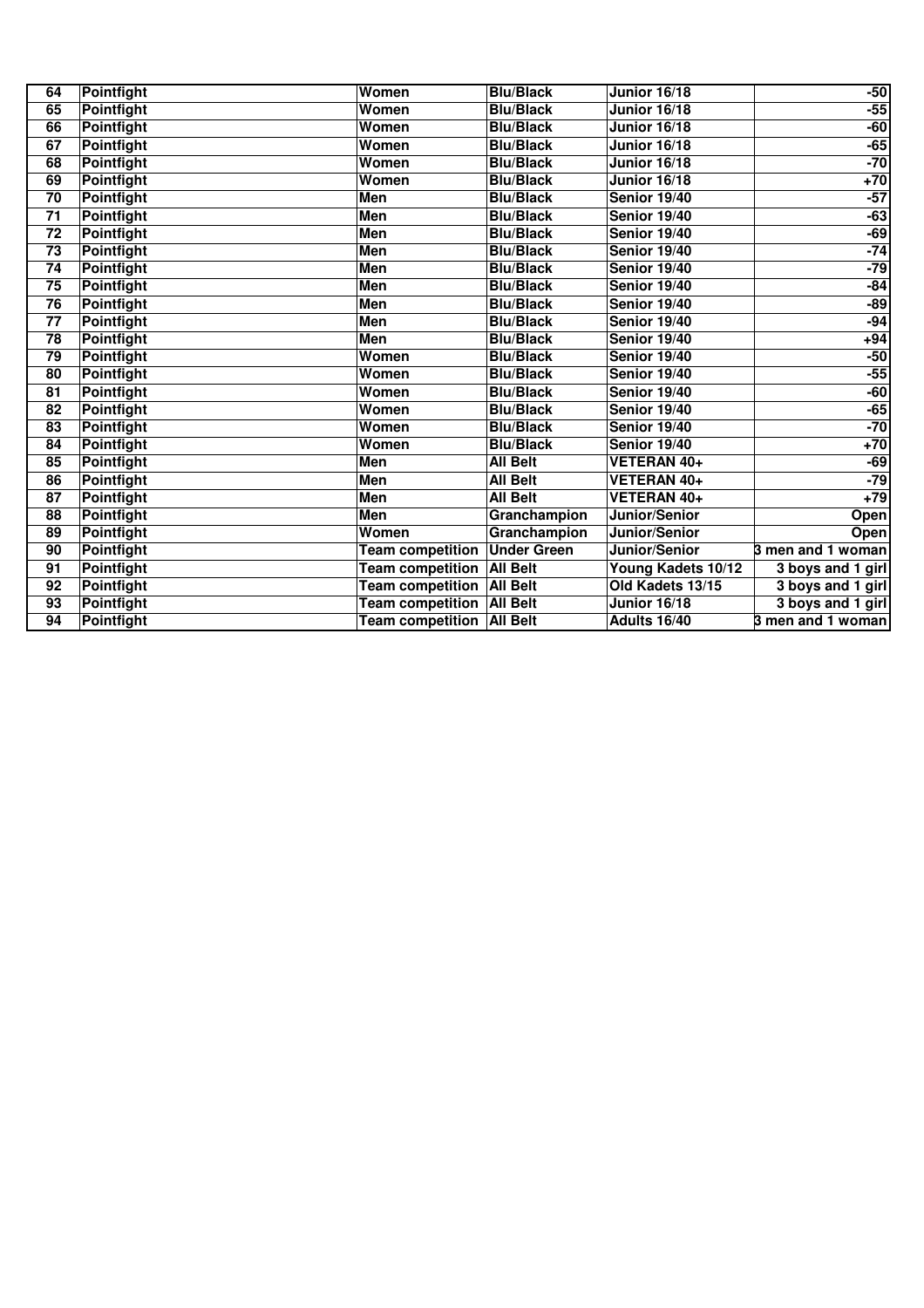|                  | <b>LIGHT CONTACT DIVISION AND CATEGORIES</b> |                |                    |                     |                 |  |
|------------------|----------------------------------------------|----------------|--------------------|---------------------|-----------------|--|
| <b>START</b>     | <b>Style</b>                                 | <b>Sex</b>     | <b>Grade</b>       | <b>Class</b>        | <b>Weight</b>   |  |
| <b>CODE</b>      | <b>Discipline</b>                            | <b>Gender</b>  | <b>Belt Level</b>  | <b>By Age</b>       | <b>Class</b>    |  |
|                  |                                              |                |                    |                     |                 |  |
| 95               | <b>Light-Contact</b>                         | Men            | <b>All Belt</b>    | Old Kadets 13/15    | $-42$           |  |
| 96               | <b>Light-Contact</b>                         | Men            | <b>All Belt</b>    | Old Kadets 13/15    | $-47$           |  |
| 97               | <b>Light-Contact</b>                         | Men            | <b>All Belt</b>    | Old Kadets 13/15    | $-52$           |  |
| 98               | <b>Light-Contact</b>                         | Men            | <b>All Belt</b>    | Old Kadets 13/15    | $-57$           |  |
| 99               | <b>Light-Contact</b>                         | <b>Men</b>     | <b>All Belt</b>    | Old Kadets 13/15    | $-63$           |  |
| 100              | <b>Light-Contact</b>                         | Men            | <b>All Belt</b>    | Old Kadets 13/15    | $-69$           |  |
| 101              | <b>Light-Contact</b>                         | <b>Men</b>     | <b>All Belt</b>    | Old Kadets 13/15    | $+69$           |  |
| 102              | <b>Light-Contact</b>                         | Women          | <b>All Belt</b>    | Old Kadets 13/15    | $-42$           |  |
| 103              | <b>Light-Contact</b>                         | Women          | <b>All Belt</b>    | Old Kadets 13/15    | $-46$           |  |
| 104              | <b>Light-Contact</b>                         | Women          | <b>All Belt</b>    | Old Kadets 13/15    | $-50$           |  |
| 105              | <b>Light-Contact</b>                         | Women          | <b>All Belt</b>    | Old Kadets 13/15    | $-55$           |  |
| 106              | <b>Light-Contact</b>                         | Women          | <b>All Belt</b>    | Old Kadets 13/15    | $\overline{60}$ |  |
| 107              | <b>Light-Contact</b>                         | Women          | <b>All Belt</b>    | Old Kadets 13/15    | $-65$           |  |
| 108              | <b>Light-Contact</b>                         | Women          | <b>All Belt</b>    | Old Kadets 13/15    | $+65$           |  |
| 109              | <b>Light-Contact</b>                         | Men            | <b>Under Green</b> | Junior/Senior       | $-65$           |  |
| 110              | <b>Light-Contact</b>                         | <b>Men</b>     | <b>Under Green</b> | Junior/Senior       | $-70$           |  |
| $\overline{111}$ | <b>Light-Contact</b>                         | <b>Men</b>     | <b>Under Green</b> | Junior/Senior       | $-75$           |  |
| 112              | <b>Light-Contact</b>                         | Men            | <b>Under Green</b> | Junior/Senior       | $-80$           |  |
| 113              | <b>Light-Contact</b>                         | Men            | <b>Under Green</b> | Junior/Senior       | $+80$           |  |
| 114              | <b>Light-Contact</b>                         | Women          | <b>Under Green</b> | Junior/Senior       | $-55$           |  |
| 115              | <b>Light-Contact</b>                         | Women          | <b>Under Green</b> | Junior/Senior       | $-65$           |  |
| 116              | <b>Light-Contact</b>                         | Women          | <b>Under Green</b> | Junior/Senior       | $+65$           |  |
| 117              | <b>Light-Contact</b>                         | <b>Men</b>     | <b>Blu/Black</b>   | <b>Junior 16/18</b> | $-57$           |  |
| 118              | <b>Light-Contact</b>                         | Men            | <b>Blu/Black</b>   | Junior 16/18        | $-63$           |  |
| 119              | <b>Light-Contact</b>                         | Men            | <b>Blu/Black</b>   | <b>Junior 16/18</b> | $-69$           |  |
| 120              | <b>Light-Contact</b>                         | <b>Men</b>     | <b>Blu/Black</b>   | <b>Junior 16/18</b> | $-74$           |  |
| 121              | <b>Light-Contact</b>                         | Men            | <b>Blu/Black</b>   | <b>Junior 16/18</b> | $-79$           |  |
| 122              | <b>Light-Contact</b>                         | Men            | <b>Blu/Black</b>   | <b>Junior 16/18</b> | $-84$           |  |
| 123              | <b>Light-Contact</b>                         | Men            | <b>Blu/Black</b>   | <b>Junior 16/18</b> | $-89$           |  |
| 124              | <b>Light-Contact</b>                         | <b>Men</b>     | <b>Blu/Black</b>   | <b>Junior 16/18</b> | $-94$           |  |
| 125              | <b>Light-Contact</b>                         | Men            | <b>Blu/Black</b>   | Junior 16/18        | $+94$           |  |
| 126              | <b>Light-Contact</b>                         | Women          | <b>Blu/Black</b>   | <b>Junior 16/18</b> | $-50$           |  |
| 127              | <b>Light-Contact</b>                         | Women          | <b>Blu/Black</b>   | <b>Junior 16/18</b> | $-55$           |  |
| 128              | <b>Light-Contact</b>                         | Women          | <b>Blu/Black</b>   | <b>Junior 16/18</b> | $-60$           |  |
| 129              | Light-Contact                                | Women          | <b>Blu/Black</b>   | <b>Junior 16/18</b> | -65             |  |
| 130              | <b>Light-Contact</b>                         | Women          | <b>Blu/Black</b>   | <b>Junior 16/18</b> | $-70$           |  |
| 131              | <b>Light-Contact</b>                         | Women          | <b>Blu/Black</b>   | <b>Junior 16/18</b> | $+70$           |  |
| 132              | <b>Light-Contact</b>                         | Men            | <b>Blu/Black</b>   | <b>Senior 19/40</b> | $-57$           |  |
| 133              | <b>Light-Contact</b>                         | Men            | <b>Blu/Black</b>   | <b>Senior 19/40</b> | $-63$           |  |
| 134              | <b>Light-Contact</b>                         | Men            | <b>Blu/Black</b>   | <b>Senior 19/40</b> | $-69$           |  |
| $\overline{135}$ | <b>Light-Contact</b>                         | Men            | <b>Blu/Black</b>   | <b>Senior 19/40</b> | $-74$           |  |
| 136              | <b>Light-Contact</b>                         | Men            | <b>Blu/Black</b>   | <b>Senior 19/40</b> | $-79$           |  |
| 137              | <b>Light-Contact</b>                         | Men            | <b>Blu/Black</b>   | <b>Senior 19/40</b> | $-84$           |  |
| 138              | <b>Light-Contact</b>                         | Men            | <b>Blu/Black</b>   | <b>Senior 19/40</b> | $-89$           |  |
| 139              | <b>Light-Contact</b>                         | Men            | <b>Blu/Black</b>   | <b>Senior 19/40</b> | $-94$           |  |
| 140              | <b>Light-Contact</b>                         | Men            | <b>Blu/Black</b>   | <b>Senior 19/40</b> | $+94$           |  |
| 141              | <b>Light-Contact</b>                         | Women          | <b>Blu/Black</b>   | <b>Senior 19/40</b> | $-50$           |  |
| 142              | <b>Light-Contact</b>                         | Women          | <b>Blu/Black</b>   | <b>Senior 19/40</b> | $-55$<br>$-60$  |  |
| 143              | <b>Light-Contact</b>                         | Women          | <b>Blu/Black</b>   | <b>Senior 19/40</b> |                 |  |
| 144              | <b>Light-Contact</b>                         | Women<br>Women | <b>Blu/Black</b>   | <b>Senior 19/40</b> | $-65$<br>$-70$  |  |
| 145              | <b>Light-Contact</b>                         |                | <b>Blu/Black</b>   | <b>Senior 19/40</b> |                 |  |
| 146              | <b>Light-Contact</b>                         | Women          | <b>Blu/Black</b>   | <b>Senior 19/40</b> | $+70$           |  |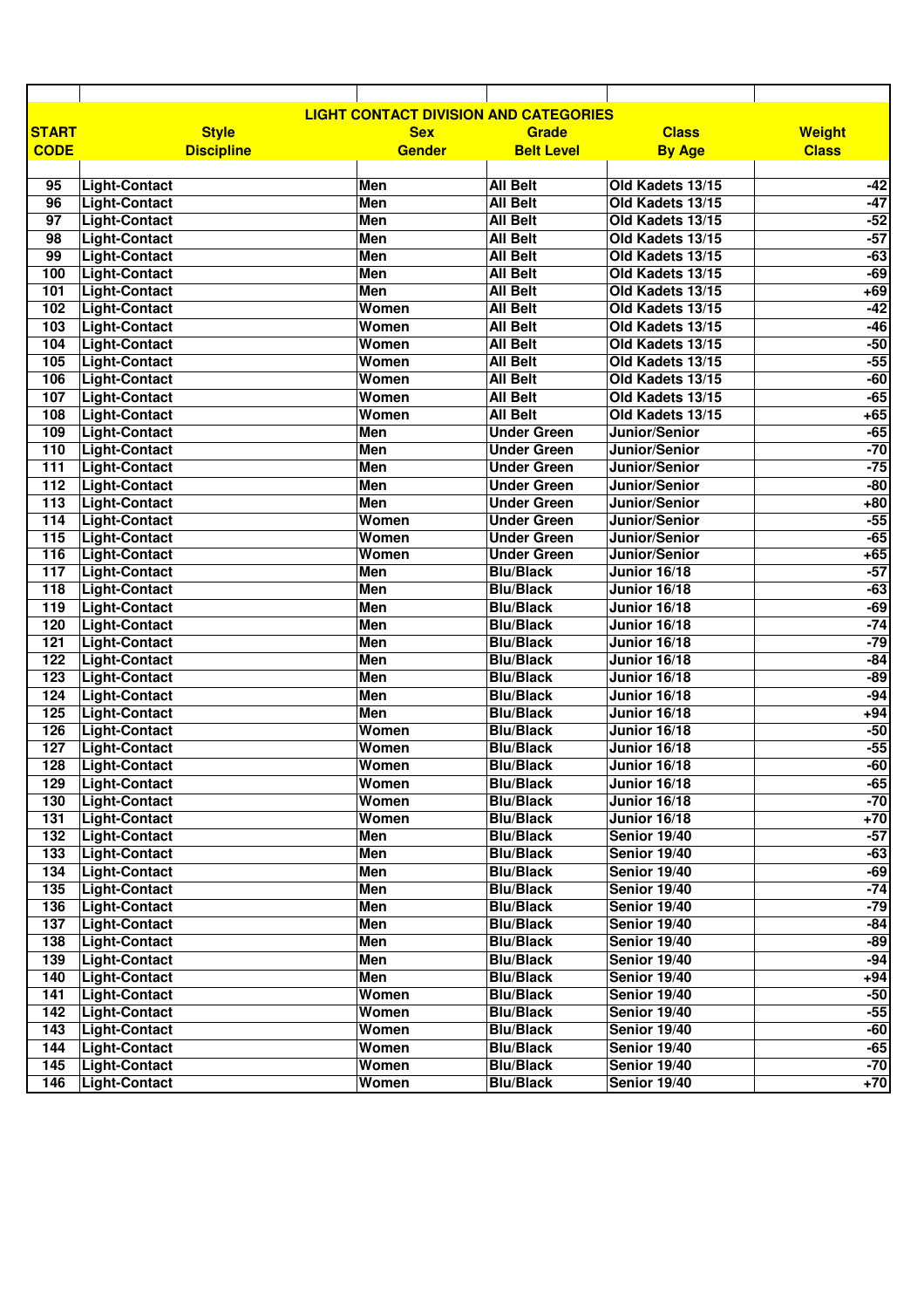|              |                                        | <b>KICK-LIGHT DIVISION AND CATEGORIES</b>   |                                    |                                      |                |
|--------------|----------------------------------------|---------------------------------------------|------------------------------------|--------------------------------------|----------------|
| <b>START</b> | <b>Style</b>                           | <b>Sex</b>                                  | Grade                              | <b>Class</b>                         | <b>Weight</b>  |
| <b>CODE</b>  | <b>Discipline</b>                      | <b>Gender</b>                               | <b>Belt Level</b>                  | <b>By Age</b>                        | <b>Class</b>   |
|              |                                        |                                             |                                    |                                      |                |
| 147          | Kick-Light                             | <b>Men</b>                                  | <b>All Belt</b>                    | Old Kadets 13/15                     | $-42$          |
| 148          | Kick-Light                             | <b>Men</b><br><b>Men</b>                    | <b>All Belt</b><br><b>All Belt</b> | Old Kadets 13/15                     | $-47$          |
| 149<br>150   | <b>Kick-Light</b>                      | Men                                         | <b>All Belt</b>                    | Old Kadets 13/15<br>Old Kadets 13/15 | $-52$<br>$-57$ |
| 151          | <b>Kick-Light</b><br><b>Kick-Light</b> | Men                                         | <b>All Belt</b>                    | Old Kadets 13/15                     | $-63$          |
| 152          | Kick-Light                             | Men                                         | <b>All Belt</b>                    | Old Kadets 13/15                     | $-69$          |
| 153          | <b>Kick-Light</b>                      | Men                                         | <b>All Belt</b>                    | Old Kadets 13/15                     | 69             |
| 154          | <b>Kick-Light</b>                      | Women                                       | <b>All Belt</b>                    | Old Kadets 13/15                     | $-42$          |
| 155          | Kick-Light                             | Women                                       | <b>All Belt</b>                    | Old Kadets 13/15                     | $-46$          |
| 156          | Kick-Light                             | Women                                       | <b>All Belt</b>                    | Old Kadets 13/15                     | $-50$          |
| 157          | <b>Kick-Light</b>                      | Women                                       | <b>All Belt</b>                    | Old Kadets 13/15                     | $-55$          |
| 158          | <b>Kick-Light</b>                      | Women                                       | <b>All Belt</b>                    | Old Kadets 13/15                     | $-60$          |
| 159          | <b>Kick-Light</b>                      | Women                                       | <b>All Belt</b>                    | Old Kadets 13/15                     | $-65$          |
| 160          | Kick-Light                             | Women                                       | <b>All Belt</b>                    | Old Kadets 13/15                     | 65             |
| 161          | Kick-Light                             | Men                                         | <b>Under Green</b>                 | Junior/Senior                        | $-65$          |
| 162          | Kick-Light                             | Men                                         | <b>Under Green</b>                 | Junior/Senior                        | $-70$          |
| 163          | Kick-Light                             | Men                                         | <b>Under Green</b>                 | Junior/Senior                        | $-75$          |
| 164          | Kick-Light                             | Men                                         | <b>Under Green</b>                 | Junior/Senior                        | $-80$          |
| 165          | Kick-Light                             | Men                                         | <b>Under Green</b>                 | Junior/Senior                        | $+80$          |
| 166          | Kick-Light                             | Women                                       | <b>Under Green</b>                 | Junior/Senior                        | $-55$          |
| 167          | <b>Kick-Light</b>                      | Women                                       | <b>Under Green</b>                 | Junior/Senior                        | $-65$          |
| 168          | <b>Kick-Light</b>                      | Women                                       | <b>Under Green</b>                 | Junior/Senior                        | $+65$          |
| 169          | <b>Kick-Light</b>                      | Men                                         | <b>All Belt</b>                    | Junior/Senior                        | $-57$          |
| 170          | <b>Kick-Light</b>                      | <b>Men</b>                                  | <b>All Belt</b>                    | Junior/Senior                        | $-63$          |
| 171          | <b>Kick-Light</b>                      | <b>Men</b>                                  | <b>All Belt</b>                    | Junior/Senior                        | -69            |
| 172          | <b>Kick-Light</b>                      | <b>Men</b>                                  | <b>All Belt</b>                    | Junior/Senior                        | $-74$          |
| 173          | <b>Kick-Light</b>                      | Men                                         | <b>All Belt</b>                    | Junior/Senior                        | $-79$          |
| 174          | <b>Kick-Light</b>                      | Men                                         | <b>All Belt</b>                    | Junior/Senior                        | $-84$          |
| 175          | <b>Kick-Light</b>                      | Men                                         | <b>All Belt</b>                    | Junior/Senior                        | $-89$          |
| 176          | <b>Kick-Light</b>                      | Men                                         | <b>All Belt</b>                    | Junior/Senior                        | $-94$          |
| 177          | <b>Kick-Light</b>                      | <b>Men</b>                                  | <b>All Belt</b>                    | Junior/Senior                        | $+94$          |
| 178<br>179   | <b>Kick-Light</b>                      | Women<br>Women                              | <b>All Belt</b><br><b>All Belt</b> | Junior/Senior<br>Junior/Senior       | $-50$<br>$-55$ |
| 180          | <b>Kick-Light</b><br><b>Kick-Light</b> | Women                                       | <b>All Belt</b>                    | Junior/Senior                        | $-60$          |
| 181          | <b>Kick-Light</b>                      | Women                                       | <b>All Belt</b>                    | Junior/Senior                        | $-65$          |
|              | 182 Kick-Light                         | <b>Women</b>                                | <b>All Belt</b>                    | Junior/Senior                        | $-70$          |
| 183          | <b>Kick-Light</b>                      | Women                                       | <b>All Belt</b>                    | Junior/Senior                        | $+70$          |
|              |                                        |                                             |                                    |                                      |                |
|              |                                        | <b>FULL CONTACT DIVISION AND CATEGORIES</b> |                                    |                                      |                |
| <b>START</b> | <b>Style</b>                           | <b>Sex</b>                                  | Grade                              | <b>Class</b>                         | <b>Weight</b>  |
| <b>CODE</b>  | <b>Discipline</b>                      | Gender                                      | <b>Belt Level</b>                  | <b>By Age</b>                        | <b>Class</b>   |
|              |                                        |                                             |                                    |                                      |                |
| 184          | <b>Full-Contact</b>                    | Men                                         | <b>First Class</b>                 | Junior/Senior                        | $-54$          |
| 185          | <b>Full-Contact</b>                    | Men                                         | <b>First Class</b>                 | Junior/Senior                        | $-57$          |
| 186          | <b>Full-Contact</b>                    | Men                                         | <b>First Class</b>                 | Junior/Senior                        | $-60$          |
| 187          | <b>Full-Contact</b>                    | Men                                         | <b>First Class</b>                 | Junior/Senior                        | $-63,5$        |
| 188          | <b>Full-Contact</b>                    | <b>Men</b>                                  | <b>First Class</b>                 | Junior/Senior                        | $-67$          |
| 189          | <b>Full-Contact</b>                    | Men                                         | <b>First Class</b>                 | Junior/Senior                        | $-71$          |
| 190          | <b>Full-Contact</b>                    | Men                                         | <b>First Class</b>                 | Junior/Senior                        | $-75$          |
| 191          | <b>Full-Contact</b>                    | Men                                         | <b>First Class</b>                 | Junior/Senior                        | $-81$          |
| 192          | <b>Full-Contact</b>                    | <b>Men</b>                                  | <b>First Class</b>                 | Junior/Senior                        | $-86$          |
| 193          | <b>Full-Contact</b>                    | Men                                         | <b>First Class</b>                 | Junior/Senior                        | $-91$          |
| 194          | <b>Full-Contact</b>                    | Men                                         | <b>First Class</b>                 | Junior/Senior                        | $+91$          |
| 195          | <b>Full-Contact</b>                    | Women                                       | <b>First Class</b>                 | Junior/Senior                        | $-48$          |
| 196          | <b>Full-Contact</b>                    | Women                                       | <b>First Class</b>                 | Junior/Senior                        | $-52$          |
| 197          | <b>Full-Contact</b>                    | Women                                       | <b>First Class</b>                 | Junior/Senior                        | $-56$          |
| 198          | <b>Full-Contact</b>                    | Women                                       | <b>First Class</b>                 | Junior/Senior                        | $-60$          |
| 199          | <b>Full-Contact</b>                    | Women                                       | <b>First Class</b>                 | Junior/Senior                        | $-65$          |
| 200          | <b>Full-Contact</b>                    | Women                                       | <b>First Class</b>                 | Junior/Senior                        | $-70$          |
| 201          | <b>Full-Contact</b>                    | Women                                       | <b>First Class</b>                 | Junior/Senior                        | $+70$          |
|              |                                        |                                             |                                    |                                      |                |